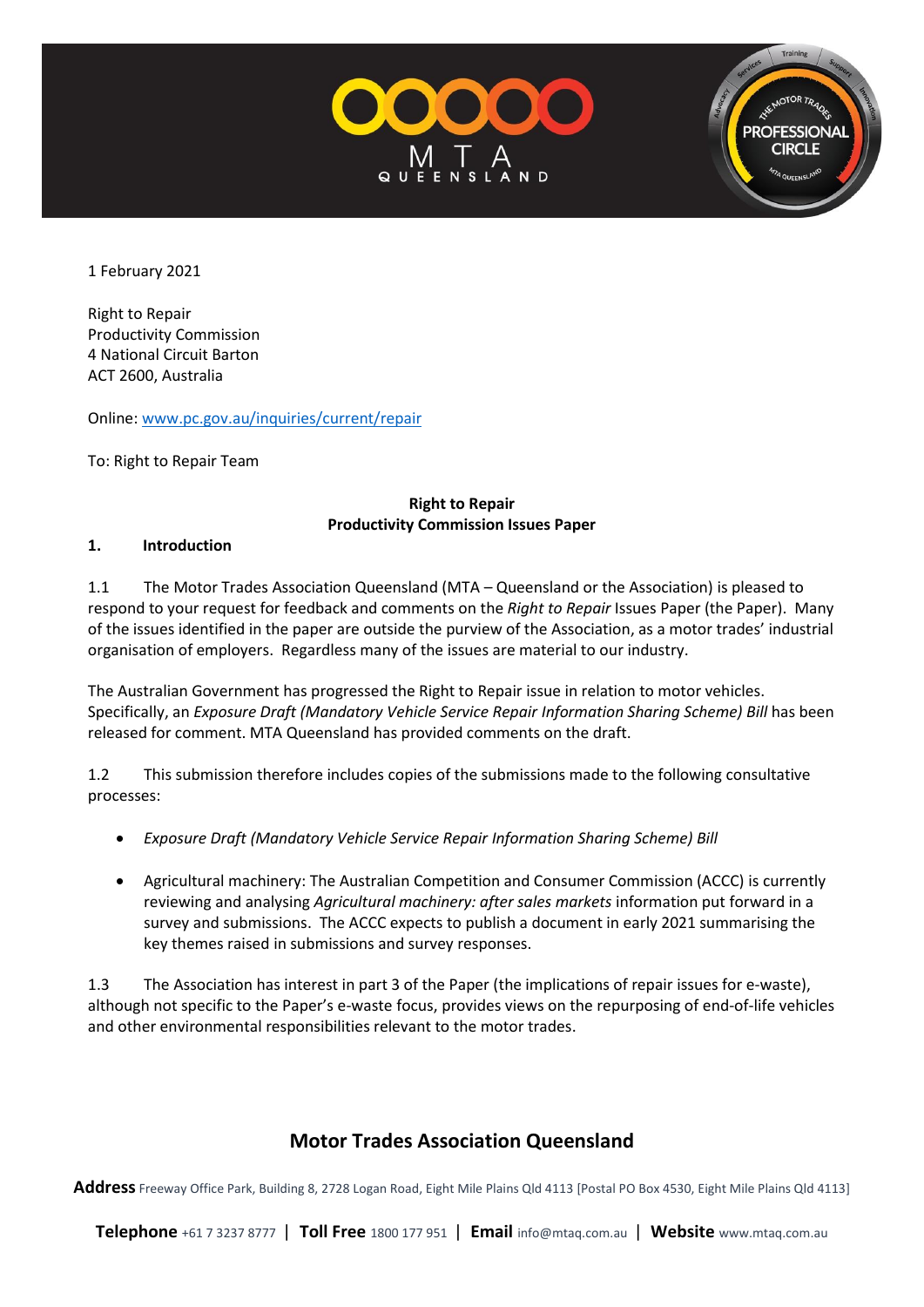## **2 Overview**

2.1 The Commission's research focus is 'to assess the costs and benefits of a right to repair in Australia and the impact that regulatory or policy changes could have on market offerings for repair services and replacement products.' In undertaking the research, the Commission examines:

- whether there are regulatory or manufacturer-imposed barriers to accessing repair services, including the role of embedded software, intellectual property and commercially-sensitive knowledge in limiting access to repairs, as well as trade-offs with more competitive markets and innovation
- the impacts of waste (especially e-waste generated from the disposal of consumer electronics and household goods) on the environment and community, and the current arrangements for the disposal and management of e-waste. This will include the examination of the effect of premature and planned product obsolescence on the growth of e-waste.

2.2 The Commission's focus is on unnecessary regulatory or manufacturer-imposed barriers to repair that arise due to market failures or poor regulatory design.

## **3. Regulatory or manufacturer-imposed barriers**

3.1 Australian Consumer Law (ACL) assures when consumers purchase products and services, they come with automatic guarantees that they are 'fit for purpose.' If not, consumer rights apply with remedies.

3.2 The Paper states: 'a key issue in the debate about a right to repair is how to balance the benefits and costs to consumers, suppliers and manufacturers.' Although challenging, this is in fact important to success in this issue and a reasonable regulatory framework for motor vehicle repair could include:

3.2.1 The draft Bill mentioned above establishes a scheme that mandates Overseas Equipment Manufacturers (OEMs) under specific criteria to the sharing of motor vehicle service and repair information to Australian repairers and RTOs. The 'pricing' and sharing of diagnostic and repair information for warranted new and late model vehicles for general servicing or minor repairs and without 'security' or 'safety' implications will be crucial. The specific draft provisions relating to this issue can be found in the exposure draft.

3.3 The Paper states 'proponents say that a right to repair will lead to increased competition in repair markets, greater consumer choice, and improved environmental outcomes due to less resource use and waste.' That viewpoint is shared.

3.4 Noted are the concerns raised by 'manufacturers and some suppliers about safety, data security risks, and the protection of their intellectual property.' Protection of intellectual property and ensuring a return on investment are valid concerns.

# **4. E-Waste /Recycling**

4.1 The automotive industry is one of the largest contributors of waste, and work is being done to turn waste into a sustainable business or disposing of waste in an environmentally sensitive manner. In 2018 some 800,000 end-of-life vehicles were sent to landfill; since then, the focus has shifted to repurposing and tyre disposal is proving surmountable by new and technological developments.

4.2 The industry recognises its responsibilities for being environmentally sustainable.

4.3 In November 2017 we opened our Innovation hub (MTA*i*Q)located within the Association's precinct. Current projects include: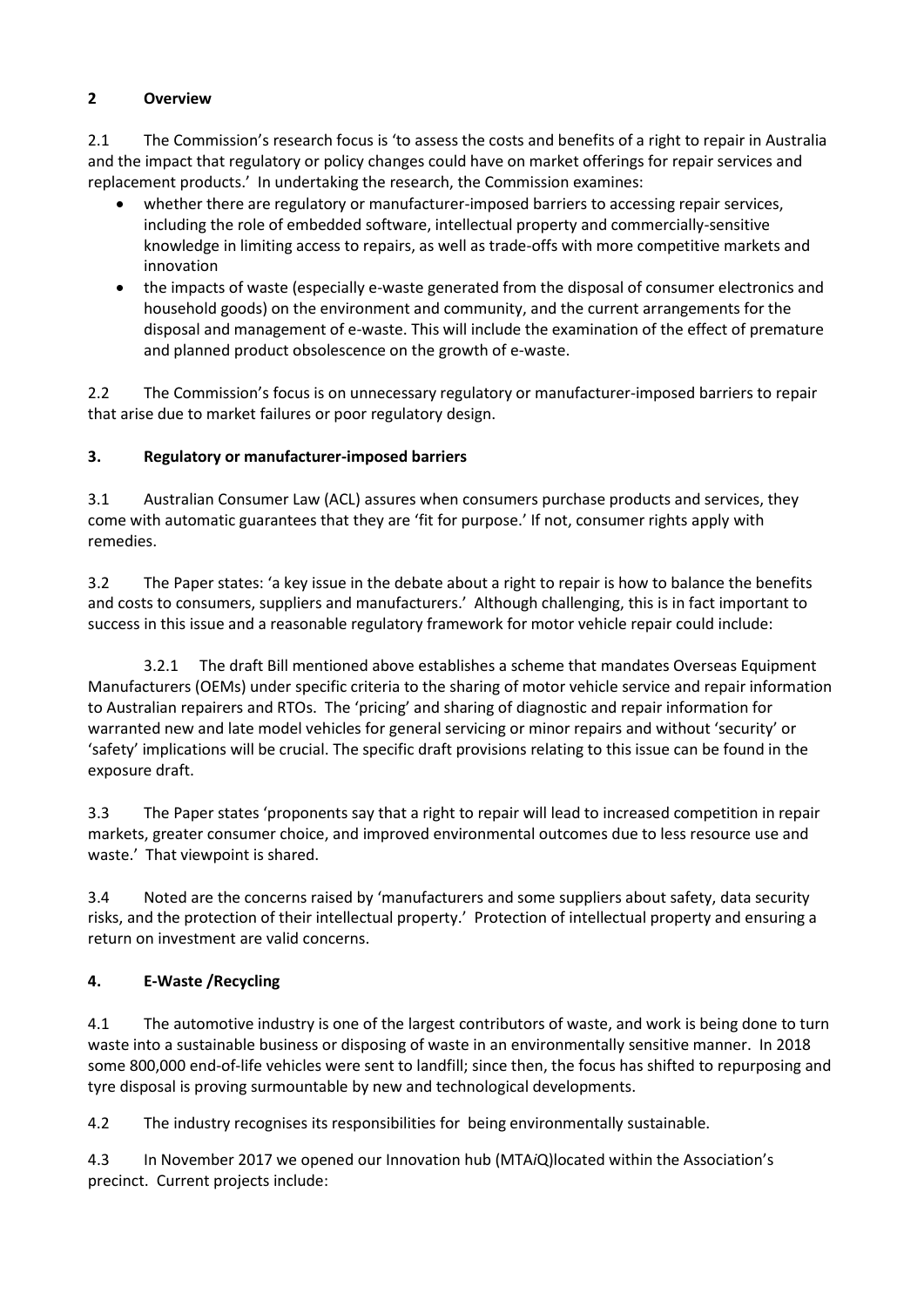• A research project in conjunction with the Australian Research Council (ARC) and Queensland University of Technology (QUT) to explore where the growing presence of 3D printing fits into the future of the automotive industry. The project's focus is on three key research areas: establishing global 3D printing standards for the automotive industry; determining the potential for 3D printing to be used in the automotive industry; and investigating the validity of using recycled materials as a sustainable 3D printing material.

• Custom-built Intelligent Transport Systems, deploying autonomous vehicles and state-of-the-art transport technology. MTA*i*Q assists by retro-fitting autonomous vehicles at the MTA Institute, to be used in trials in Queensland via the Queensland government's Co-operative and Automotive Vehicle Initiative project.

4.4 Much of the ARC and QUT research project is working with industry partners including the MTA Queensland and the automotive recyclers' division which are the principal stakeholders in the project. In Australia, around 80 percent of a vehicle can be recycled. This includes the metal, glass, fluids, batteries and tyres. The remaining 20 percent is called 'automotive shredder residue' (ASR) which is non-recyclable and, due to its complex composition usually ends up in landfill, proving a significant environmental threat.

4.5 The research project aims to gain a deeper understanding of 3D technology and how it can be used against conventional automotive parts to create a financially and environmentally sustainable manufacturing method which can recycle/reuse ASR materials. To do this, the project will outline the Australian landscape of end-of-life vehicle management and ASR handling in comparison to the international standard of 95 percent.

4.6 Empirical evidence indicates the automotive value chain is facing the most severe technology disruption of any sector in Australia's economy. A major issue is the rise in the number of new automotive technologies, the advancement and the acceleration e.g., digitisation, automation and electrification. Each of these will bring a new generation of environmental issues such as the end-of-life disposal of lithium batteries. The Commonwealth Science Industrial Research Organisation predict that Australia's lithium battery waste could exceed over 100,000 tonnes in less than 20 years.

4.7 To inform members and the wider automotive value chain on accelerating technological change within the mobility sector and on waste disposal initiatives, the MTA Queensland has hosted a series Carmageddon fora. The next is in July this year. The Association will continue to be a proactive and reliable environmental steward within the automotive value chain.

#### **5. The MTA Queensland background**

5.1 The MTA Queensland is the peak organisation in the State representing the specific interests of businesses in the retail, repair and service sector of Queensland's automotive industry located in the State.

5.2 There are some 15,000 automotive value chain businesses employing approximately 88,500 persons generating in excess of \$20 billion annually. It is an industrial association of employers incorporated pursuant to the *Fair Work Act* 2009. The Association represents and promotes issues of relevance to the automotive industries to all levels of Government and within Queensland's economic structure.

5.3 Australia's first automotive hub, the MTA*I*Q, has been established in specifically designated accommodation at the corporate office. The hub is an eco-system that supports innovation for the automotive industry.

5.4 The Association is the leading automotive training provider in Queensland offering nationally recognised training, covering technical, retail and the aftermarket phases of the motor trades industry through the MTA Institute - a registered training organisation. It is the largest automotive apprentice trainer in Queensland employing with trainers geographically dispersed from Cairns to the Gold Coast and